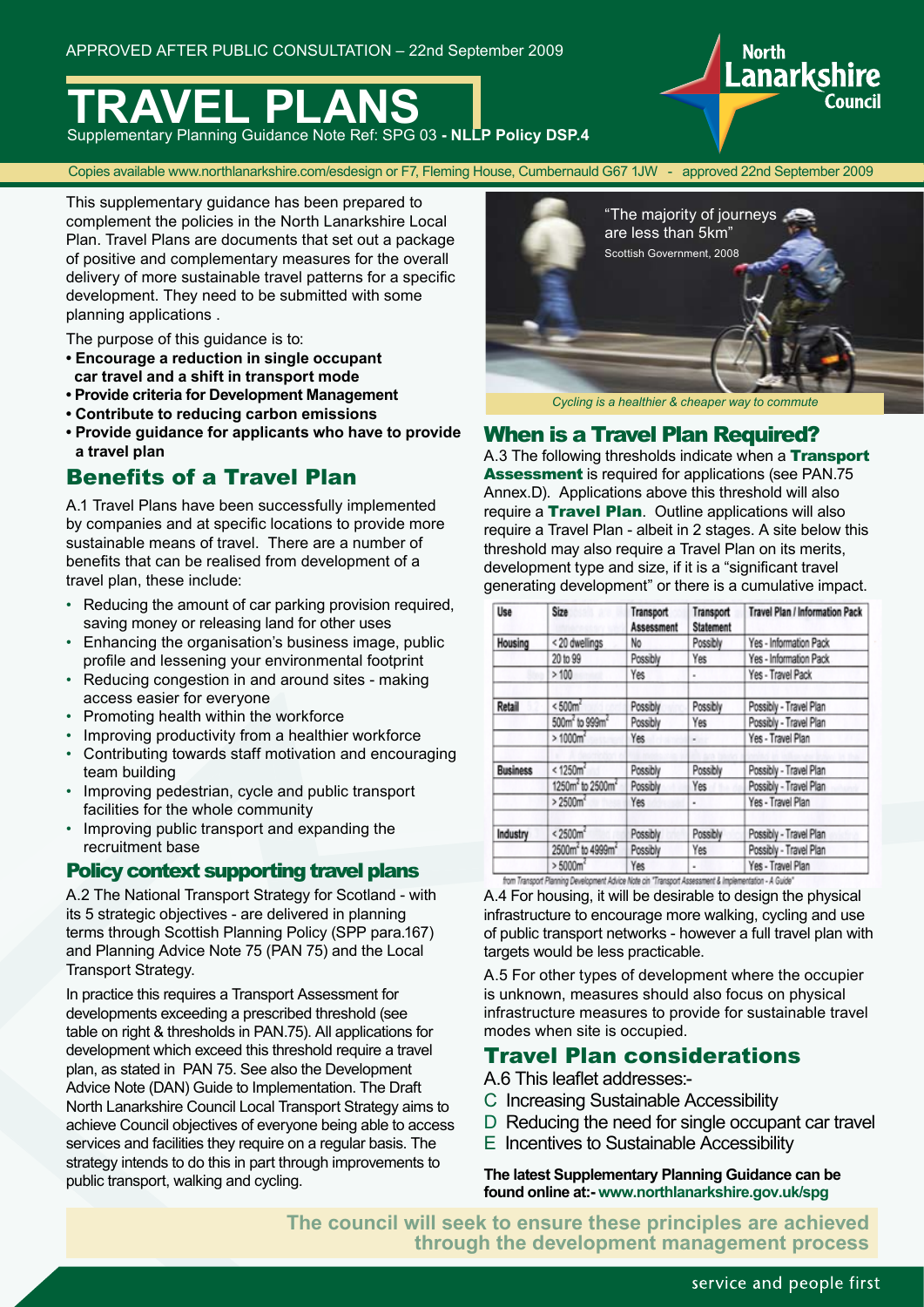# B. PRODUCING A TRAVEL PLAN

Consider how the Travel Plan is to be produced and implemented - see SPT's Travel Plan Builder site. The key stages that should be undertaken in advance of development being implemented are:-

### **B1. Assess transport infrastructure**

The types of transport that will be available naturally to the site should be considered. If, for example, the site is near an existing public transport or cycle link, this should be acknowledged and integrated to the site as far as is possible. Outline applications still need to address physical/ infrastructure facilities (see PAN 75)

### **B2. Survey travel habits**

If the site is to be occupied by a relocating or expanding business, etc, then present travel habits should be surveyed. This provides a base level from which change to more sustainable travel patterns can be measured. The survey will also show what modes of transport require measures to be developed to increase or decrease their usage. A survey should usually be carried out to inform measures to implement and will normally need to be undertaken within 3 months of occupation.

### **B3. Implement measures to encourage change**

A range of measures, as indicated in previous sections, should be implemented to encourage sustainable modes of travel. Where a site occupier and therefore travel patterns are unknown, measures in this instance should focus on physical measures to provide for more sustainable travel modes in advance of the site being occupied



*Dedicated bus services for sites can be cost effective*

### **B4. Senior management responsibility**

In developing the travel plan, a senior position should be identified as the "Travel Plan Co-ordinator"in the plan as having overall responsibility for delivery of the travel plan measures and targets. A senior position being responsible and buying into the process will help contribute to ongoing success of the plan.

### **B5. Dedicate resources**

Staff as well as financial resource should be committed to the plan. An individual, or in larger developments an individual within each department, may be responsible for developing the travel plan, under senior responsibility. Ongoing allocation of these resources indicates continuing commitment to the goals of the travel plan and will help in its success.

### **B6. Communicate plan effectively**

The aims of and measures offered by the travel plan should be communicated to site users from initial development of the plan onwards. Success of the plan will be as much dependent on people knowing what is available as it will on having the appropriate measures in place. Early "pre-app" discussions with the Council will assist.

## C. INCREASE SUSTAINABLE ACCESSIBILITY

The travel plan should set out measures to make the site accessible for all users regardless of their ability. As well as benefiting staff – it will also benefit other users

| <b>ISSUE</b>                                                                                                                                                                                                                                                           | <b>TIP</b>                                                                                                                                                                                                                                                                                                                                                                                                                                                                                                                                       |
|------------------------------------------------------------------------------------------------------------------------------------------------------------------------------------------------------------------------------------------------------------------------|--------------------------------------------------------------------------------------------------------------------------------------------------------------------------------------------------------------------------------------------------------------------------------------------------------------------------------------------------------------------------------------------------------------------------------------------------------------------------------------------------------------------------------------------------|
| <b>Disabled access</b><br>The site should provide equality of<br>accessibility to all groups - and so comply<br>with Disability Discrimination Act<br>requirements - see Accessibility SG leaflet.                                                                     | • As well as the need to comply with Disability Discrimination Act requirements<br>(dedicated car parking; level access avoiding steps & steep slopes; etc) the<br>provision of handrails and the natural integration of the building into the<br>landscape can help<br>A prominent, logical and obvious entrance helps.<br>An Access Audit - and commitment to address any issues identified - will assist.                                                                                                                                     |
| Link to public transport services<br>Nearby public transport nodes should<br>be easily accessible from the main access<br>points to the site.                                                                                                                          | It is essential to include safe and well-lit pedestrian and cyclist routes to bus<br>stops/rail stations, or other community facilities<br>Main access should be orientated towards public transport nodes (bus stops/<br>rail stations) providing strong natural desire lines<br>Consider providing a tax-free bus ticket scheme                                                                                                                                                                                                                |
| <b>Travel by cycle</b><br>Provide parking for cyclists. Where<br>parking is provided, changing, shower<br>and locker facilities should be provided<br>for regular cyclists. Where possible, on<br>site cycle routes should be considered.                              | Cycle Parking must be located near the main entrance, and be well lit, provide<br>ample space and be adaptable to accommodate different cycle types.<br>Longer term parking requires shelter and secure provision (i.e. not just open stands)<br>Long term parking requires easily accessed shower and locker facility<br>Cycle routes should be safe and integrated with road network as far a possible<br>Segregated routes should be direct, safe and attractive<br>Further details available in separate Cycling Supplementary Guidance Note |
| <b>Walking</b><br>Provide direct, safe, clear paths on site<br>which follow desire lines – and so as to<br>allow easy pedestrian movement. Paths<br>should not be restricted by vehicular<br>access routes. Raised road areas or<br>dropped kerbs need to be indicated | Walking routes must be direct, safe and attractive - linking naturally to open<br>space & green networks. Ideally they should be overlooked or informally<br>supervised. Planting should enhance - not create hiding places.<br>Provide suitable storage areas for outerwear, umbrellas, etc to be stored to dry<br>in poor weather<br>Sheltered canopies may be appropriate where the local micro-climate<br>warrants.                                                                                                                          |
| Information on walking,<br>cycling and public transport<br>Provide details of the nearest walking and<br>cycling routes to site, where these connect to<br>and the estimated journey times                                                                             | May be provided on a website or noticeboard.<br>Information for North Lanarkshire is available from the Smartways website<br>www.smartways.info<br>A Bicycle Users Group (BUG) for cyclists using the site can promote cycling and<br>serve to highlight cyclist issues, and promote cycle training.                                                                                                                                                                                                                                             |
| <b>Public transport information</b>                                                                                                                                                                                                                                    | Information could be provided on website/ noticeboard or "real-time"                                                                                                                                                                                                                                                                                                                                                                                                                                                                             |

• Information could be provided on website/ noticeboard or "real-time" • Traveline Scotland provides details for public transport journeys www.travelinescotland.com

 $\overline{2}$ 

Provide details on public transport services nearby the site to better inform

travel choice decisions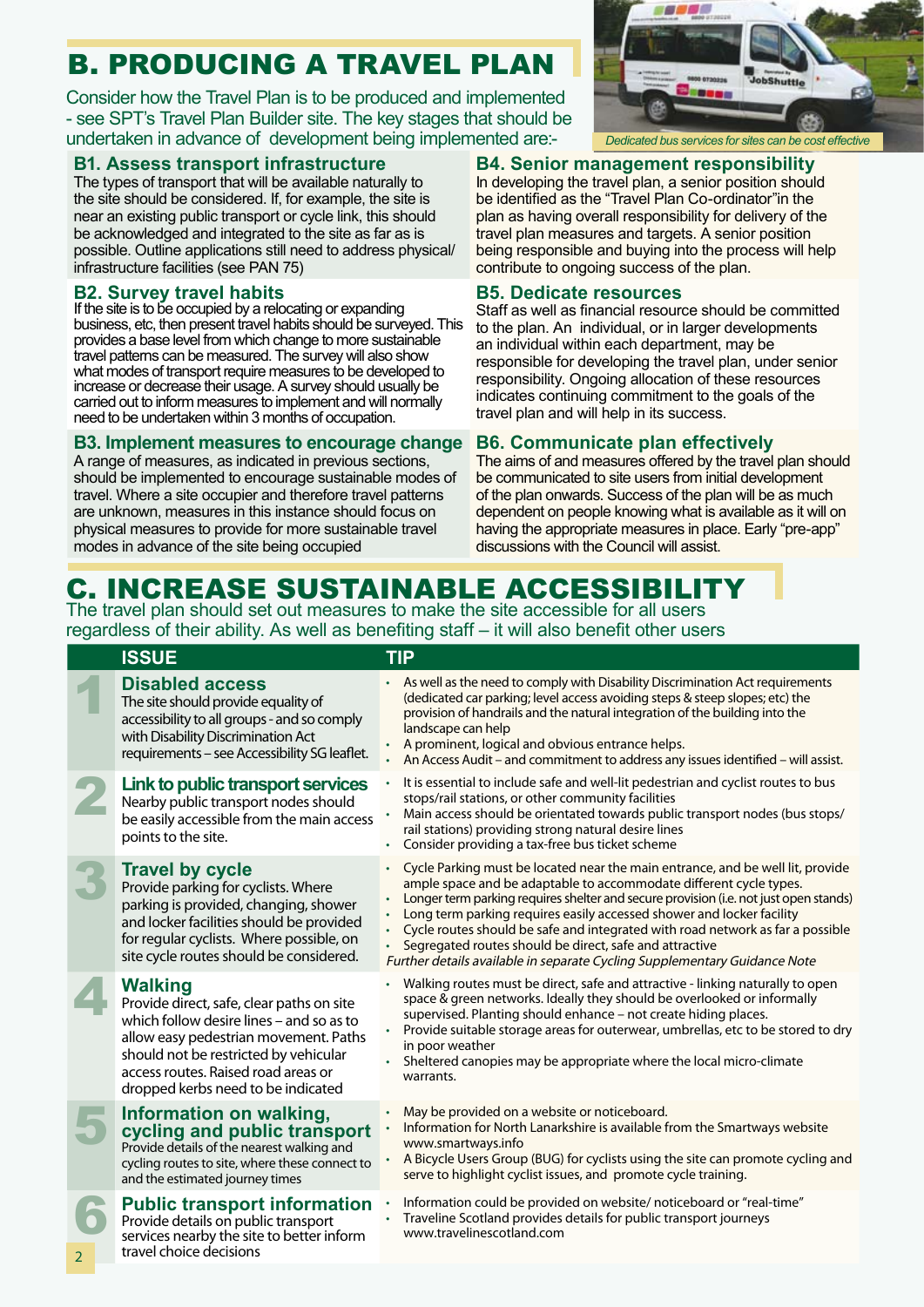## D. REDUCE THE NEED FOR SINGLE OCCUPANT CAR TRAVEL

The Travel Plan should set out measures to reduce the need to travel and to encourage car sharing - consistent with operational objectives

## ISSUE TIP

**1 Home working**<br>5 Schemes that allow either considered. An em Schemes that allow employees to carry out their duties from home should be considered. An employee home working one day a week who would normally travel by car alone, could contribute to around 100 car trips being removed from the roads annually

**PERSITE SERVIS TO FIRST SPEAK**<br>The veek should be Options for employees to have flexible start and finish times during the day/ week should be considered for appropriate posts. A change from the common 9 – 5 working hours could allow employees to work at times more suited to them and employer and reduce the numbers of vehicles on roads at peak times

**Remote conferencing**<br>Using new technology (such as<br>messenging) can reduce the ne Using new technology (such as video conferencing facilities or on-line messenging) can reduce the need to travel to meetings and therefore the number of car trips generated to and from a site.

### 4 **Car sharing, Pool cars or Car Clubs**

Schemes should be considered to encourage employees making similar journeys to the site or on business, to meetings or conferences to share vehicles for these trips. This could include pool cars or through a local Car Club. In Strathclyde car sharing is usually arranged through www.liftshare. com or the link on www.spt.co.uk

### **Car park management**

Limiting the numbers of car parking spaces, or restricting the length of time which these can be used, to encourage use of other modes of travel. Free car parking is a subsidy to drivers - secure cycle parking & good changing facilities can encourage reduced use.



*Are you encouraging people to share the journey to work?*

### **D1. PUBLIC TRANSPORT D2. CYCLING D3. BUSINESS TRIPS**

Providing discounted or free public transport tickets to people travelling to the site should be considered. Or a tax-free bus ticket scheme. This may also take the form of a free or discounted dedicated bus service being provided to the site.

"Around two thirds of all driver journeys are less  $than~10km''$ Scottish Government, 2008

- Will not be suitable for all jobs, such as manual jobs.
- Health and safety assessment of home workplace may be required
- May need web access from home to allow on-line access to facilities & information available in the office
- If a flexi time system is not in place, this should be investigated
- If already in place, extended flexibility of working hours and leave allowed should be investigated
- Video conferencing at 2 or more locations avoids the need for trips to a single location, easing congestion
- Web cameras/instant messaging technology may be used similarly
- A scheme can be organised as an online database, on the company website, noticeboard or by email • Pool cars can be used for business
- trips with priority parking spaces
- Car sharers (along with walkers, cyclists and public transport users) given priority for use of pool cars
- Restricted total number of spaces
- Priority spaces for regular car sharers
- Reserved spaces for pool cars
- Active management required to enforce management regime
- Work with adjoining businesses

"Nearly 70% of people in Lanarkshire travel by low occupancy vehicles" North Lanarkshire Council, Local Transport Strategy, 2008

## E. INCENTIVES TO SUSTAINABLE ACCESSIBILITY

The travel plan should set out measures the site occupiers will take to incentivise travel to the site by sustainable modes. This should cover:

Provide incentive schemes to encourage travel by cycle. This can include cycle training vouchers or mileage allowance for journeys undertaken by cycle, or using a cycle loan or purchase scheme. Further information is available in the 'Cycling' Supplementary Guidance document.

In addition to providing public transport incentives, a policy should be considered to encourage business travel to be made by public transport where this is possible. Increasing congestion and fuel costs make this even more worthwhile.

### **D4. HEALTH BENEFITS TO WORKFORCE**

Including some moderate activity in your routine, such as walking or cycling to work, reduces risk of heart disease, cancer, obesity, respiratory disease and diabetes.

People starting their day cycling to work are more alert, confident, able to process information & handle tasks.

Walking to work combines benefits of physical activity with an opportunity for physical contact and support.

Walking is within the physical capabilities of most people, regardless of age or ability.

People who cycle to work regularly enjoy the wellbeing of someone ten years younger

The British Medical Association suggest the overall benefits of cycling outweigh the risks by a ratio of 20:1  $\overline{3}$